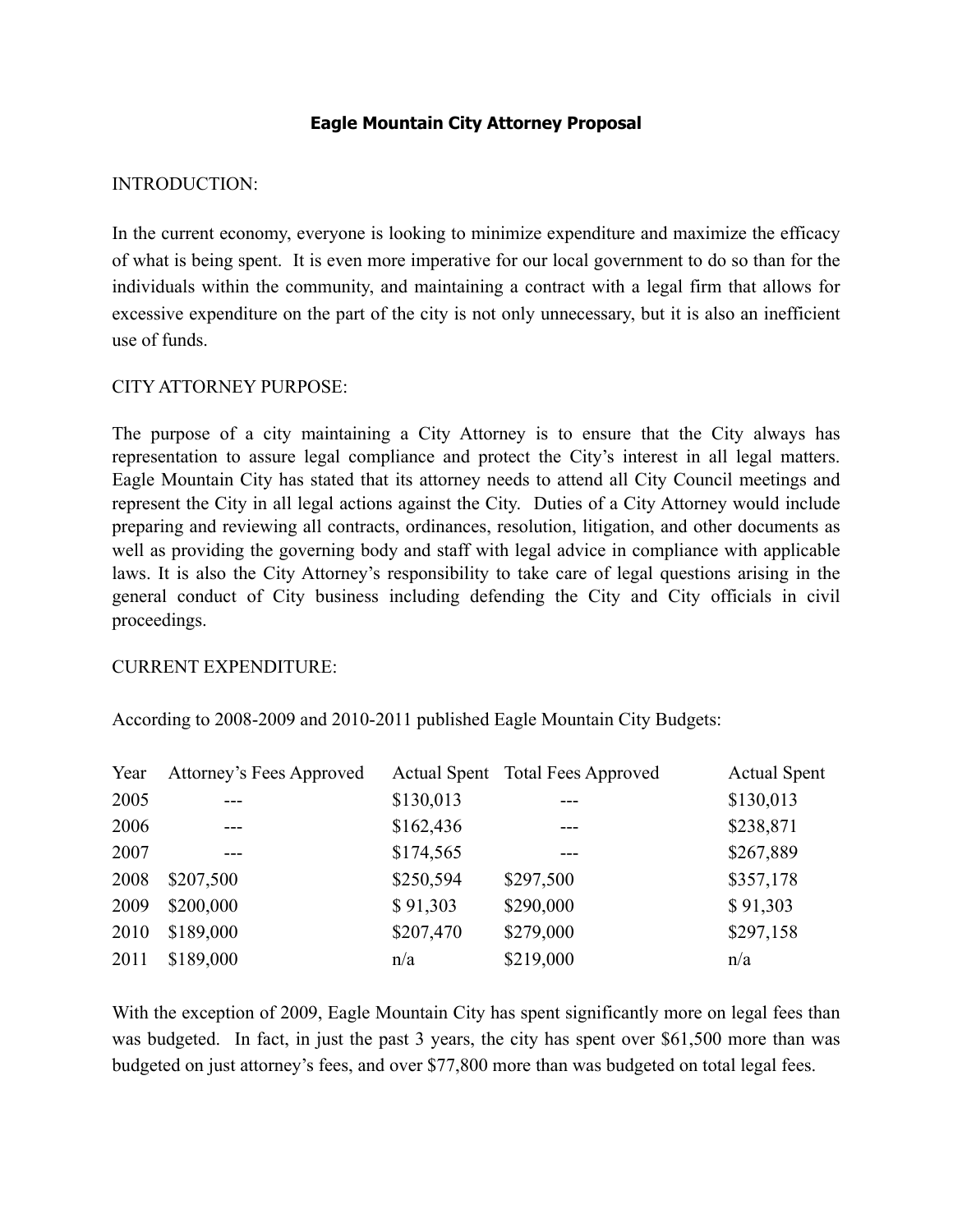More importantly, Eagle Mountain City has been made to budget and pay more than \$745,600 in legal fees in the past 3 years alone and more than \$1,382,400 in the past 6 years. This is an unnecessary amount of money when hiring a designated City Attorney on salary instead of retainer would provide more dedicated and specialized representation at a fraction of the cost.

CURRENT CITY ATTORNEY SALARIES:

According to the Utah's Right to Know website, the salaries of City Attorneys in the area ranges from \$87,905 to \$143,511, with an average annual salary of \$115,086:

South Salt Lake: David Carlson \$143,511 Salt Lake City: Edwin Palmer Rutan \$142,230 Roy City: Andrew H. Blackburn \$119,754 Riverton City: Ryan Carter \$119,612 Provo City: Robert West \$118,147 Spanish Fork City: S. Junior Baker \$116,734 Draper City: Douglas Ahlstrom \$112,091 Tooele City: Roger Evans Baker

\$108,992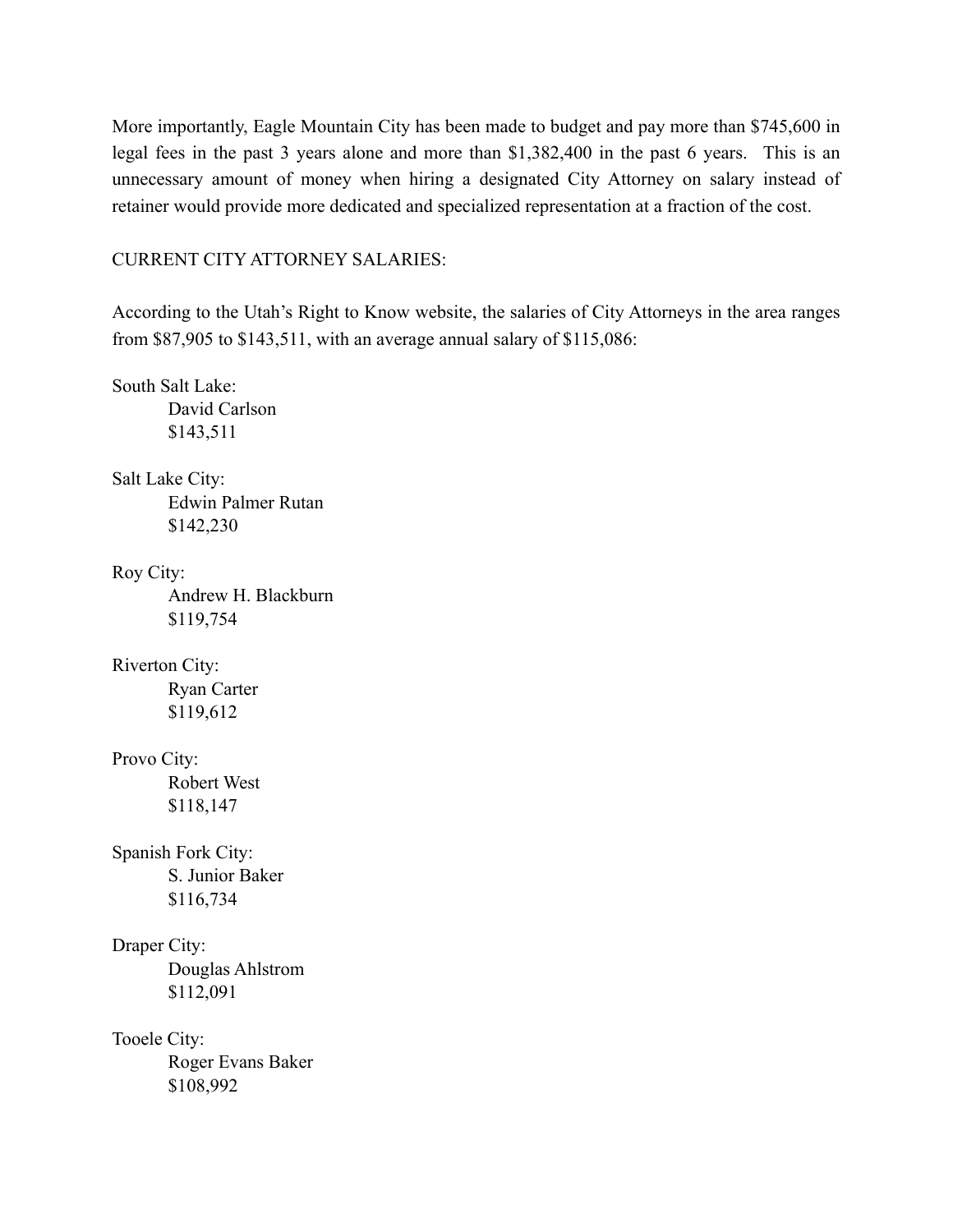Pleasant Grove City: Christine M Petersen \$101,647

Clearfield City: Brian E. Brower \$95,332

Springville City: John A. Penrod \$87,905

# PROPOSED SERVICES OF CITY ATTORNEY:

The Law Office of Paul Lydolph III, PLLC will represent Eagle Mountain City with Paul Lydolph III, Esq. as City Attorney in all legal matters. The City Attorney's responsibilities would include, but not be limited to:

- Advise the Council, City Boards and Commissions, and all City officials on municipal government legal matters including the Brown Act and parliamentary procedures for running meetings.
- Attend all City Council and Planning Commission meetings unless excused by the Mayor or Council. Attend other meetings as assigned by the City Manager or Mayor.
- Coordinate and manage the services and costs of all outside legal counsel.
- Provide legal advice to staff, upon request of the City Manager.
- Prepare and/or review all ordinances, resolutions, municipal contracts, joint powers agreements, and other agreements and contracts entered into by the Town.
- Research and submit legal opinions on municipal or other legal matters as requested by the City Council or City Manager.
- Provide written updates on new State or Federal legislation or judicial decisions impacting the Town and suggested action or changes in operations or procedures to assure compliance.
- Provide guidance on personnel matters, including employee disciplinary and grievance matters.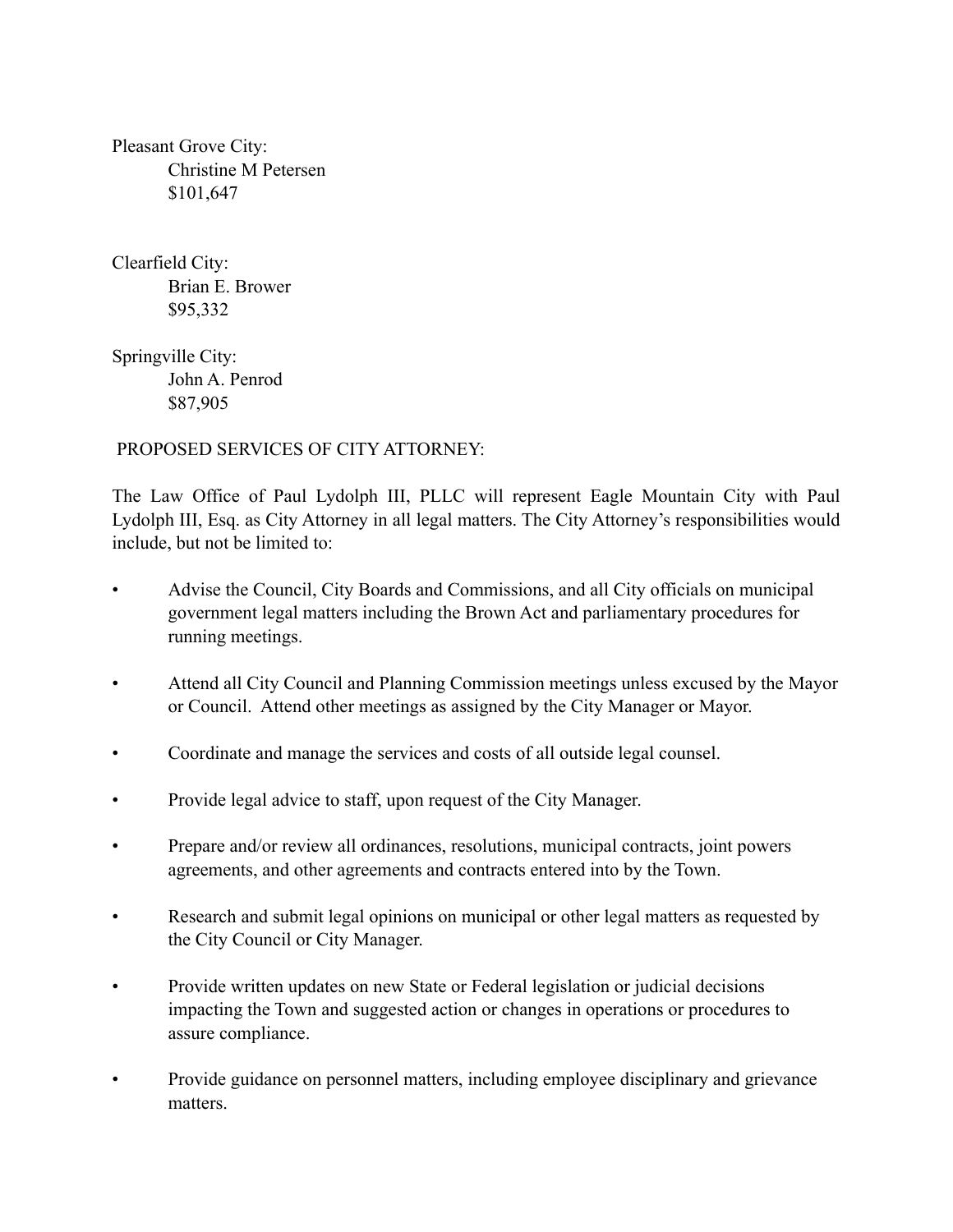- Perform legal work pertaining to land use issues including but not limited to property acquisitions, property disposals, public improvements, easements, dedications and rightof-way vacations.
- Enforce City codes, zoning regulations, and building standards through administrative and judicial actions.
- Assist in the preparation of Environmental Impact Reports.
- Attend staff meetings at the request of the City Manager
- Hold office hours at Town Hall or office provided once a week for at least four (4) hours on a day to be set by the City Manager or Mayor.
- Communicate with the press, when authorized to do so by the City Manager or Mayor regarding City legal matters.
- Promptly return all calls and e-mails from the City Council and staff.
- Litigate City matters.
- Arbitrate or Mediate City matters.
- Work in conjunction with the Human Resources department to identify and address any and all complaints

#### EXPERIENCE:

Paul Lydolph has been a property owner in Eagle Mountain since 2006. He is familiar with the area and the needs of the City.

Mr. Lydolph is licensed to practice law in both Florida and Utah. Representatives from the Florida Bar have stated to Mr. Lydolph that he is the only licensed Florida attorney based in Utah. Since the City has active interests with parties from Florida, there is a unique opportunity to save the community money by hiring someone who can serve in both jurisdictions if necessary.

Additionally, the Law Office of Paul Lydolph III, PLLC also has attorneys of counsel barred in New York, Nevada, and Washington D.C. Mr. Lydolph maintains a Utah real estate license, owned a title company, and continues to act as a real estate investor.